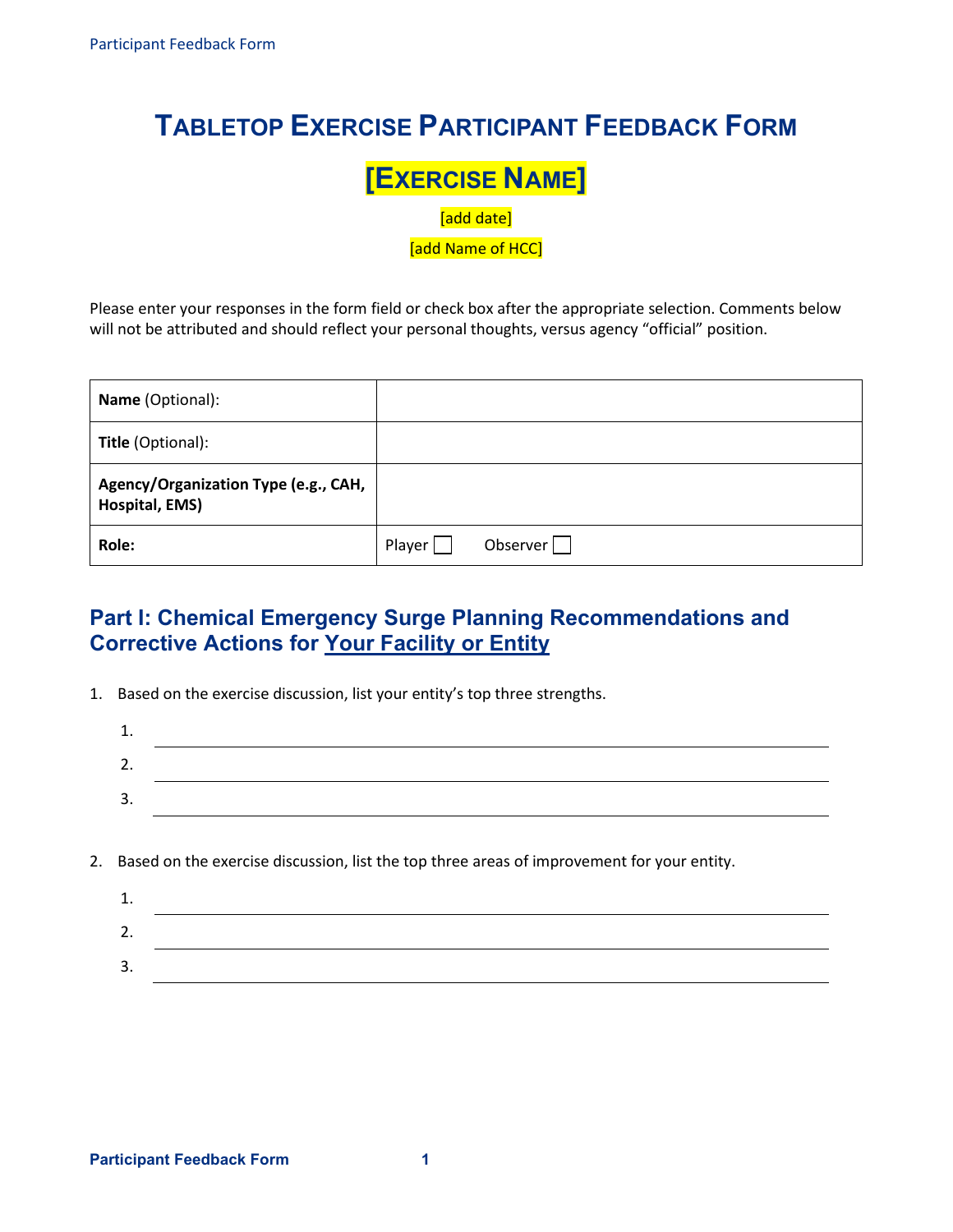#### Participant Feedback Form

 3. Based on the exercise discussion, list the action items that should be taken to address the areas of improvement previously identified for your entity, if applicable. For each action item, indicate if it is a high, medium, or low priority.

| <b>Corrective Action</b> | <b>Priority</b> | <b>Linked to</b><br>Area of<br><b>Improvement</b> |
|--------------------------|-----------------|---------------------------------------------------|
|                          |                 |                                                   |
|                          |                 |                                                   |
|                          |                 |                                                   |
|                          |                 |                                                   |
|                          |                 |                                                   |
|                          |                 |                                                   |
|                          |                 |                                                   |

 4. Based on the exercise discussion, list the policies, plans, and procedures that should be developed, revised, or reviewed for your entity. Indicate the priority level for each.

| <b>Item for Review</b> | <b>Priority</b> |
|------------------------|-----------------|
|                        |                 |
|                        |                 |
|                        |                 |
|                        |                 |
|                        |                 |

### **Corrective Actions for Your Healthcare Coalition (HCC) Part II: Chemical Emergency Surge Planning Recommendations and**

 1. For the following two questions, please rank your level of familiarity with the HCC role during a chemical emergency by circling or checking the appropriate box, according to this scale:

| No familiarity | Some familiarity | Very Familiar |
|----------------|------------------|---------------|

a. **Prior to** the exercise, what was your level of understanding of the coalition's role during a chemical emergency surge incident response?

|--|

 b. **After the** exercise, what is your understanding of the coalition's role during a chemical emergency surge incident response?

|--|--|--|--|--|

#### **Participant Feedback Form**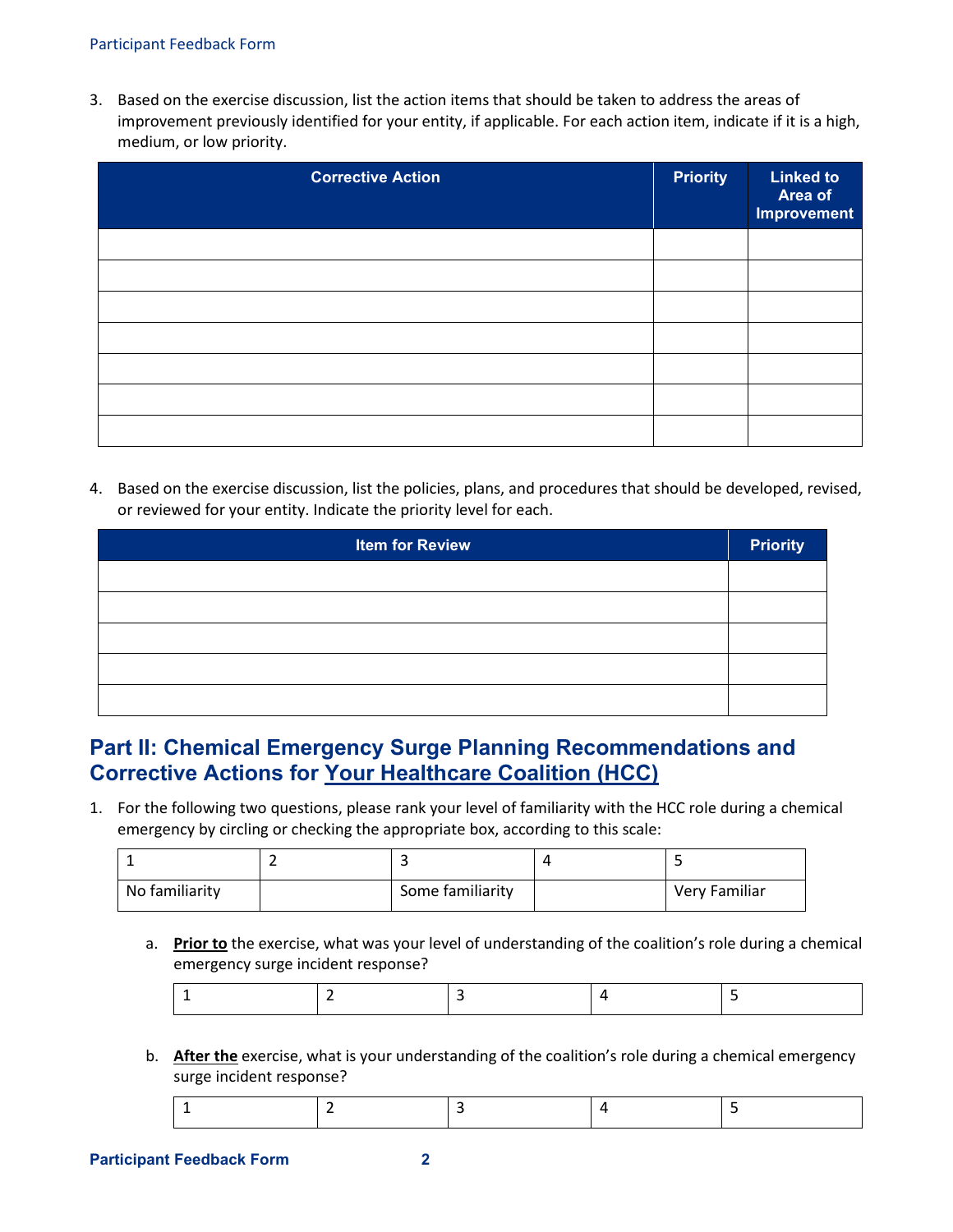2. Based on the exercise discussion, list your HCC's top three strengths.

| ـ. |  |
|----|--|
| З. |  |
|    |  |

3. Based on the exercise discussion, list the top three areas of improvement for the HCC.

| ۷.           |  |
|--------------|--|
| -<br>-<br>J. |  |

 4. Based on the exercise discussion, list action items that should be taken to address areas of improvement previously identified for the HCC. For each action item, indicate if it is a high, medium, or low priority.

| <b>Corrective Action</b> | <b>Priority</b> |
|--------------------------|-----------------|
|                          |                 |
|                          |                 |
|                          |                 |
|                          |                 |
|                          |                 |
|                          |                 |
|                          |                 |

 5. Based on the exercise discussion, list the policies, plans, and procedures that should be developed, revised, or reviewed for the HCC. Indicate the priority level for each.

| <b>Item for Review</b> | <b>Priority</b> |
|------------------------|-----------------|
|                        |                 |
|                        |                 |
|                        |                 |
|                        |                 |
|                        |                 |